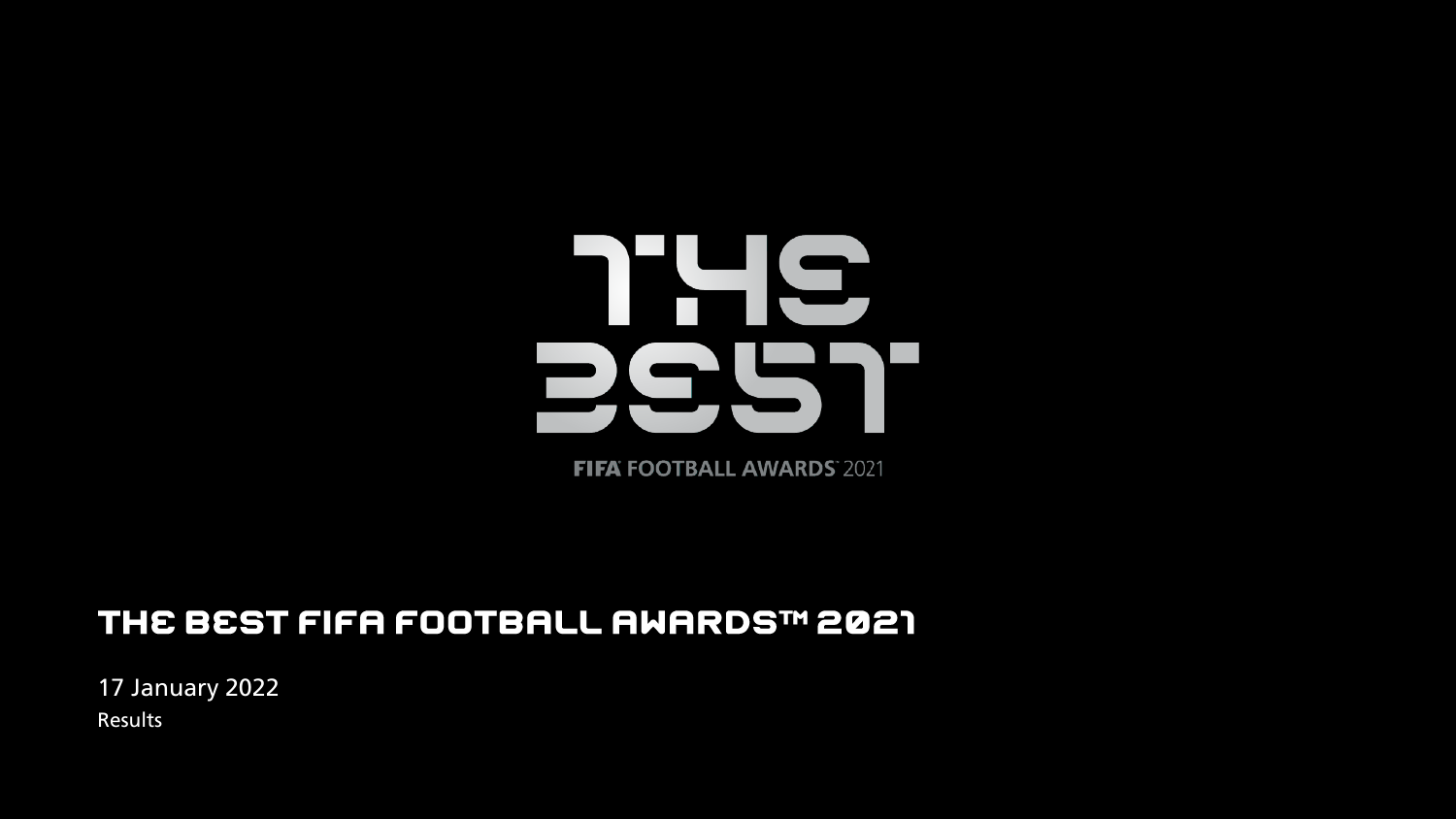| THE BEST FIFA MEN'S PLAYER 2021 |                    |                             |                              |                           |                   |                  |
|---------------------------------|--------------------|-----------------------------|------------------------------|---------------------------|-------------------|------------------|
| <b>Rank</b>                     | <b>Name</b>        | <b>Coaches</b><br>(points)* | <b>Captains</b><br>(points)* | <b>Media</b><br>(points)* | Fans<br>(points)* | Scoring points** |
|                                 | Robert Lewandowski | 535                         | 555                          | 589                       | 353,714           | 48               |
| $\overline{\phantom{0}}$        | Lionel Messi       | 254                         | 344                          | 409                       | 708,206           | 44               |
| 3                               | Mohamed Salah      | 271                         | 176                          | 184                       | 528,245           | 39               |

#### THE BEST FIFA WOMEN'S PLAYER 2021

| <b>Rank</b> | <b>Name</b>     | <b>Coaches</b><br>(points)* | <b>Captains</b><br>(points)* | <b>Media</b><br>(points)* | Fans<br>(points)* | Scoring points** |
|-------------|-----------------|-----------------------------|------------------------------|---------------------------|-------------------|------------------|
|             | Alexia Putellas | 337                         | 450                          | 430                       | 70,966            | 52               |
|             | Sam Kerr        | 220                         | 201                          | 164                       | 30,233            | 38               |
|             | Jenni Hermoso   | 149                         | 75                           | 206                       | 46,901            | 33               |

\*Total points, calculated as per article 10 of the [Rules of Allocation](https://digitalhub.fifa.com/m/62add887d2ca0a61/original/FIFA-Awards-2021_The-Best-Awards_Rules-of-allocation_EN-2.pdf). \*\*Calculated as per article 11 of the [Rules of Allocation](https://digitalhub.fifa.com/m/62add887d2ca0a61/original/FIFA-Awards-2021_The-Best-Awards_Rules-of-allocation_EN-2.pdf).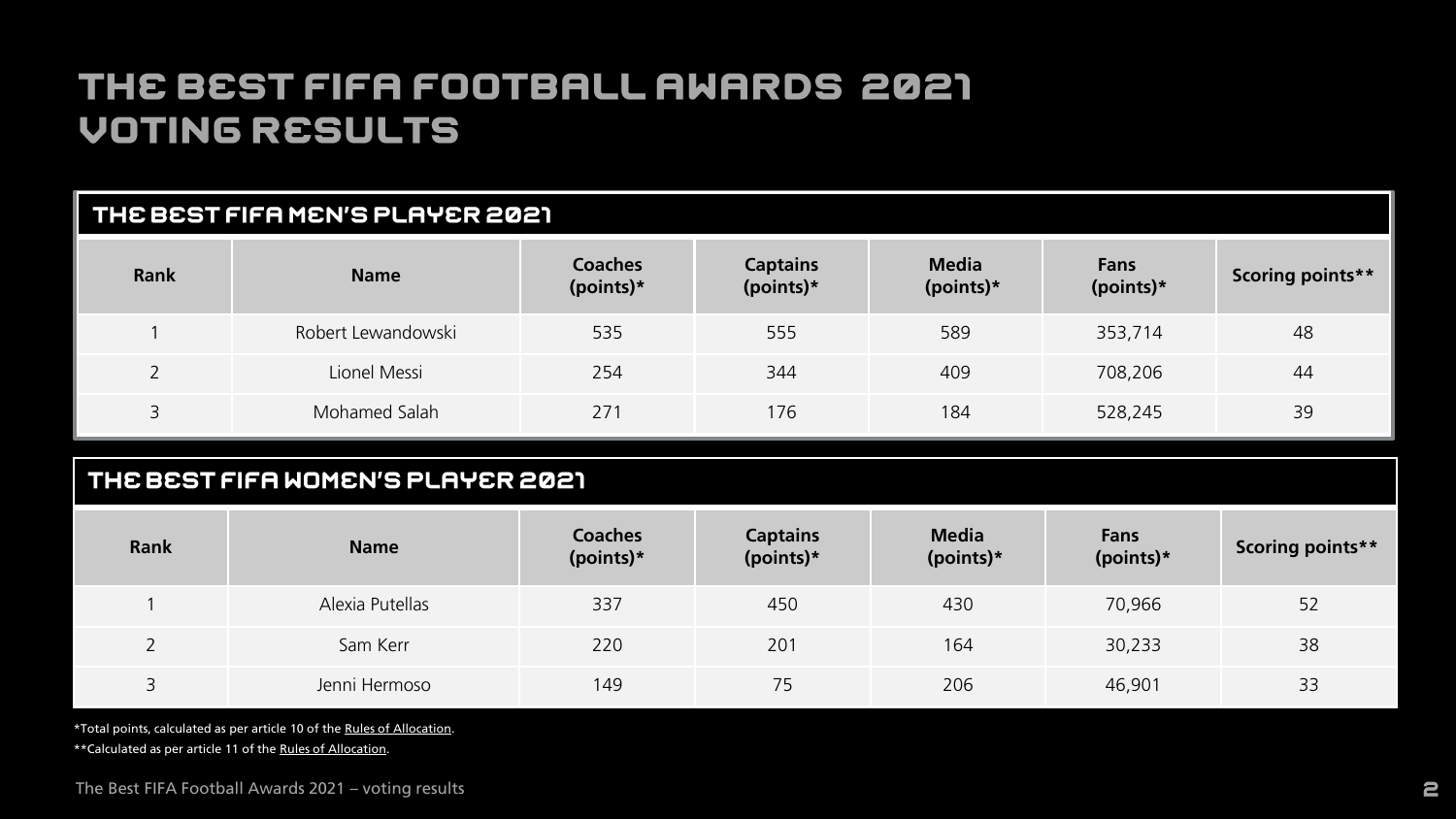| THE BEST FIFA MEN'S COACH 2021                                          |                                  |                             |                              |                           |                          |                         |
|-------------------------------------------------------------------------|----------------------------------|-----------------------------|------------------------------|---------------------------|--------------------------|-------------------------|
| <b>Rank</b>                                                             | <b>Name</b>                      | <b>Coaches</b><br>(points)* | <b>Captains</b><br>(points)* | <b>Media</b><br>(points)* | <b>Fans</b><br>(points)* | <b>Scoring points**</b> |
| $\overline{1}$                                                          | Thomas Tuchel                    | 589                         | 647                          | 573                       | 204,380                  | 28                      |
| $\overline{2}$                                                          | Roberto Mancini                  | 450                         | 359                          | 555                       | 91,911                   | 15                      |
| 3                                                                       | Pep Guardiola                    | 392                         | 408                          | 247                       | 132,134                  | 14                      |
|                                                                         | THE BEST FIFA WOMEN'S COACH 2021 |                             |                              |                           |                          |                         |
|                                                                         |                                  | Coaches                     | <b>Captains</b>              | <b>Media</b>              | <b>Fans</b>              |                         |
| <b>Rank</b>                                                             | <b>Name</b>                      | (points)*                   | (points)*                    | $(points)*$               | (points)*                | Scoring points**        |
| $\overline{1}$                                                          | Emma Hayes                       | 398                         | 534                          | 325                       | 54,151                   | 22                      |
| $\overline{2}$                                                          | Lluís Cortés                     | 363                         | 326                          | 585                       | 55,869                   | 19                      |
| $\overline{3}$                                                          | Sarina Wiegman                   | 373                         | 329                          | 154                       | 32,248                   | 14                      |
| *Total points, calculated as per article 10 of the Rules of Allocation. |                                  |                             |                              |                           |                          |                         |

\*\*Calculated as per article 11 of the [Rules of Allocation](https://digitalhub.fifa.com/m/62add887d2ca0a61/original/FIFA-Awards-2021_The-Best-Awards_Rules-of-allocation_EN-2.pdf).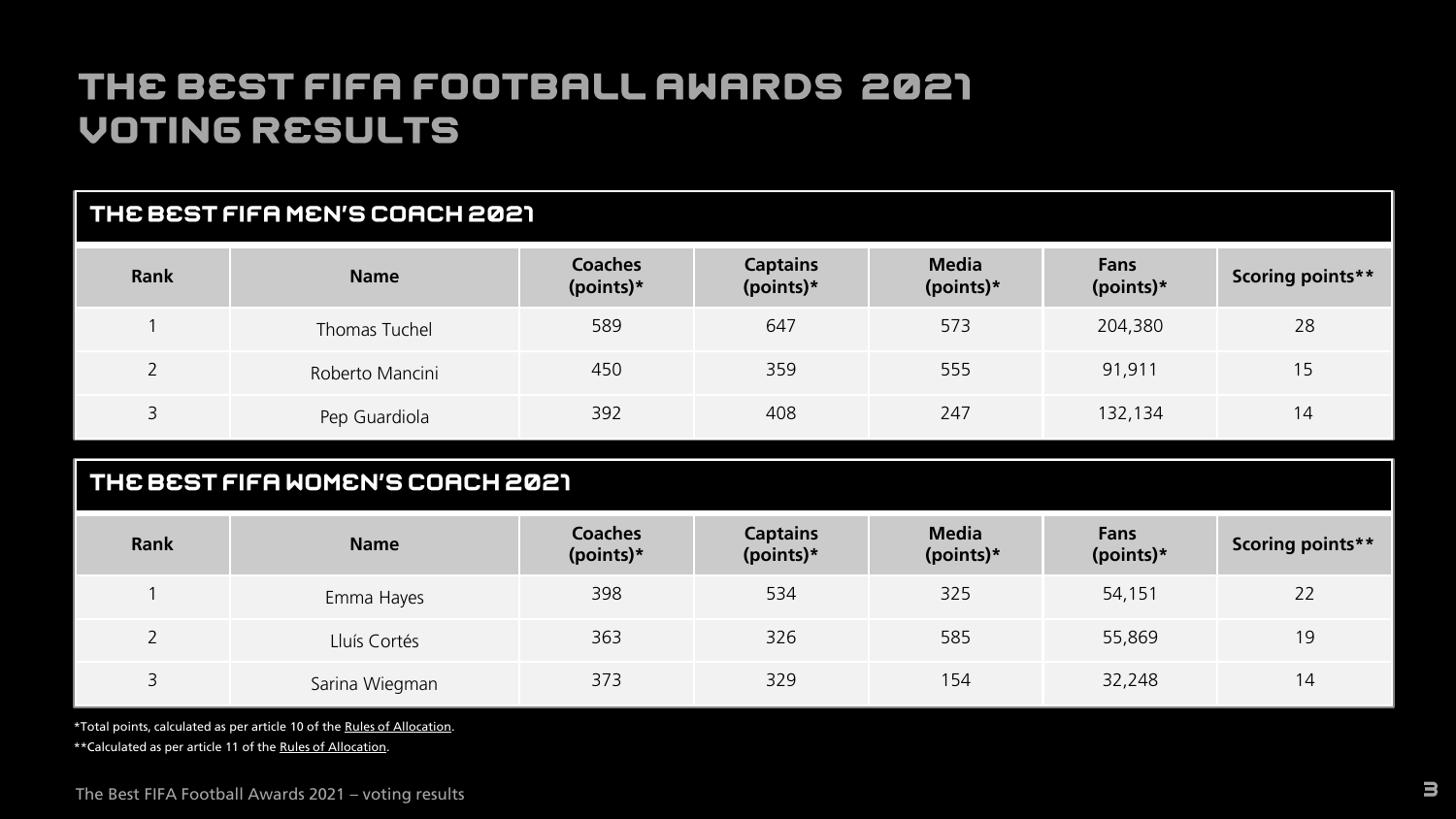### THE BEST FIFA MEN'S GOALKEEPER 2021

| <b>Rank</b> | <b>Name</b>          | Coaches<br>(points)* | <b>Captains</b><br>(points)* | <b>Media</b><br>(points)* | <b>Fans</b><br>(points)* | Scoring points** |
|-------------|----------------------|----------------------|------------------------------|---------------------------|--------------------------|------------------|
|             | Édouard Mendy        | 452                  | 598                          | 590                       | 208,754                  | $24***$          |
|             | Gianluigi Donnarumma | 571                  | 565                          | 690                       | 201,957                  | 24               |
|             | Manuel Neuer         | 372                  | 280                          | 189                       | 115,229                  | 12               |

### THE BEST FIFA WOMEN'S GOALKEEPER 2021

| <b>Rank</b> | <b>Name</b>                | Coaches<br>(points)* | <b>Captains</b><br>(points)* | <b>Media</b><br>(points)* | Fans<br>(points)* | <b>Scoring points**</b> |
|-------------|----------------------------|----------------------|------------------------------|---------------------------|-------------------|-------------------------|
|             | Christiane Endler          | 443                  | 486                          | 440                       | 54,663            | 26                      |
|             | Stephanie Lynn Marie Labbé | 389                  | 372                          | 479                       | 49.354            | 20                      |
|             | Ann-Katrin Berger          | 404                  | 325                          | 319                       | 45,458            | 14                      |

\*Total points, calculated as per article 10 of the [Rules of Allocation](https://digitalhub.fifa.com/m/62add887d2ca0a61/original/FIFA-Awards-2021_The-Best-Awards_Rules-of-allocation_EN-2.pdf).

\*\*Calculated as per article 11 of the [Rules of Allocation](https://digitalhub.fifa.com/m/62add887d2ca0a61/original/FIFA-Awards-2021_The-Best-Awards_Rules-of-allocation_EN-2.pdf).

\*\*\* Édouard Mendy was declared the winner on the basis of the votes by the national-team captains, as per article 12 of the [Rules of Allocation](https://digitalhub.fifa.com/m/62add887d2ca0a61/original/FIFA-Awards-2021_The-Best-Awards_Rules-of-allocation_EN-2.pdf).

The Best FIFA Football Awards 2021 – voting results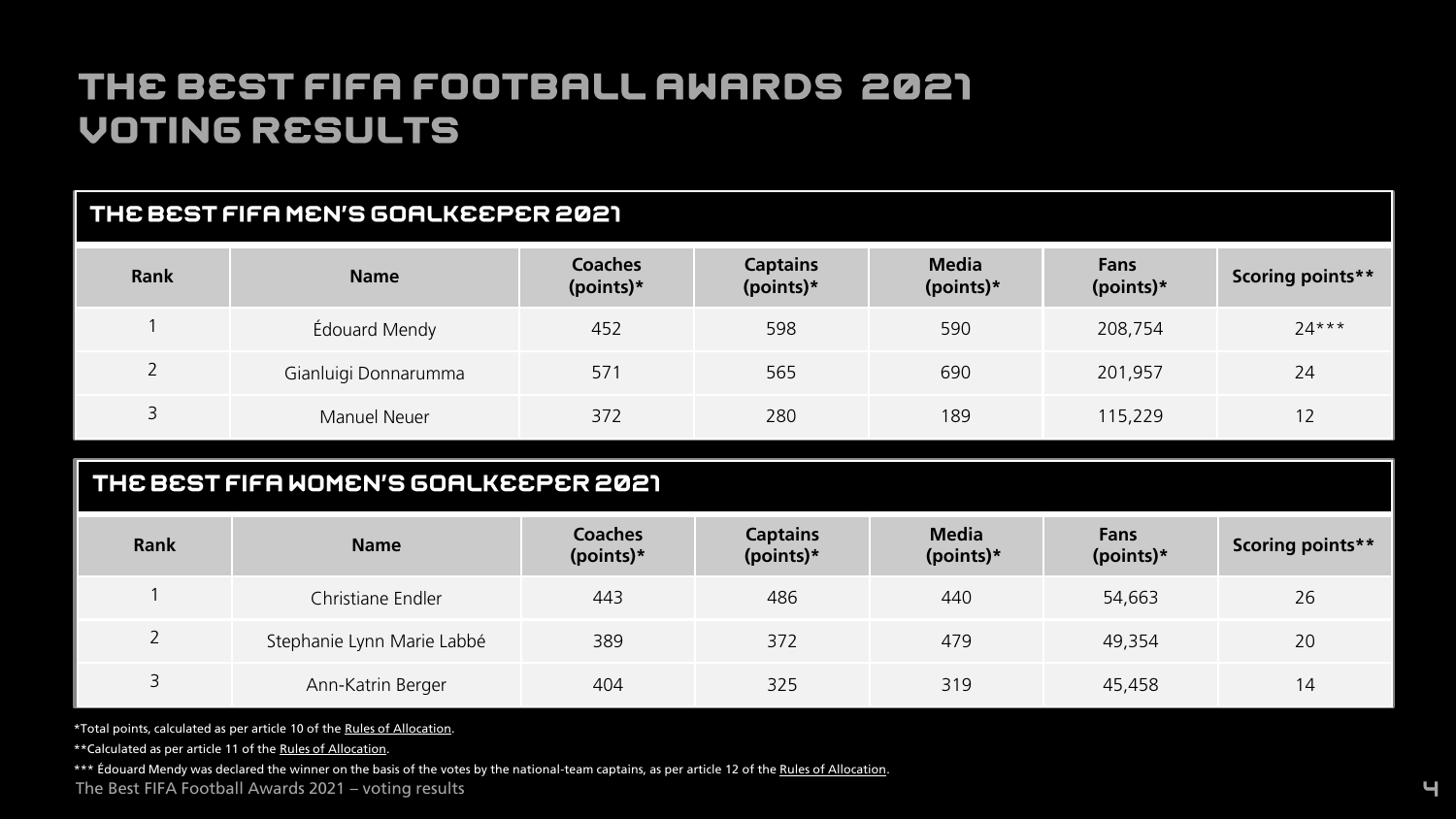| FIFA FIFPRO MEN'S WORLD11 2021 |                                |                    |                                                      |  |  |  |
|--------------------------------|--------------------------------|--------------------|------------------------------------------------------|--|--|--|
| Goalkeeper                     | <b>Defenders</b>               | <b>Midfielders</b> | <b>Forwards</b>                                      |  |  |  |
| Gianluigi Donnarumma           | David Alaba                    | Kevin De Bruyne    | Erling Haaland                                       |  |  |  |
| (AC Milan/Paris Saint-Germain) | (FC Bayern Munich/Real Madrid) | (Manchester City)  | (Borussia Dortmund)                                  |  |  |  |
|                                | Leonardo Bonucci               | Jorginho           | Robert Lewandowski                                   |  |  |  |
|                                | (Juventus FC)                  | (Chelsea FC)       | (Bayern Munich)                                      |  |  |  |
|                                | Rúben Dias                     | N'Golo Kanté       | Lionel Messi                                         |  |  |  |
|                                | (Manchester City FC)           | (Chelsea FC)       | (Barcelona/Paris Saint-Germain)                      |  |  |  |
|                                |                                |                    | Cristiano Ronaldo<br>(Juventus/Manchester United FC) |  |  |  |

FIFA FIFPRO Men's World11 [Rules of Allocation](https://digitalhub.fifa.com/m/21cab80cd30ea87b/original/FIFPRO-World11-Men-EN.pdf)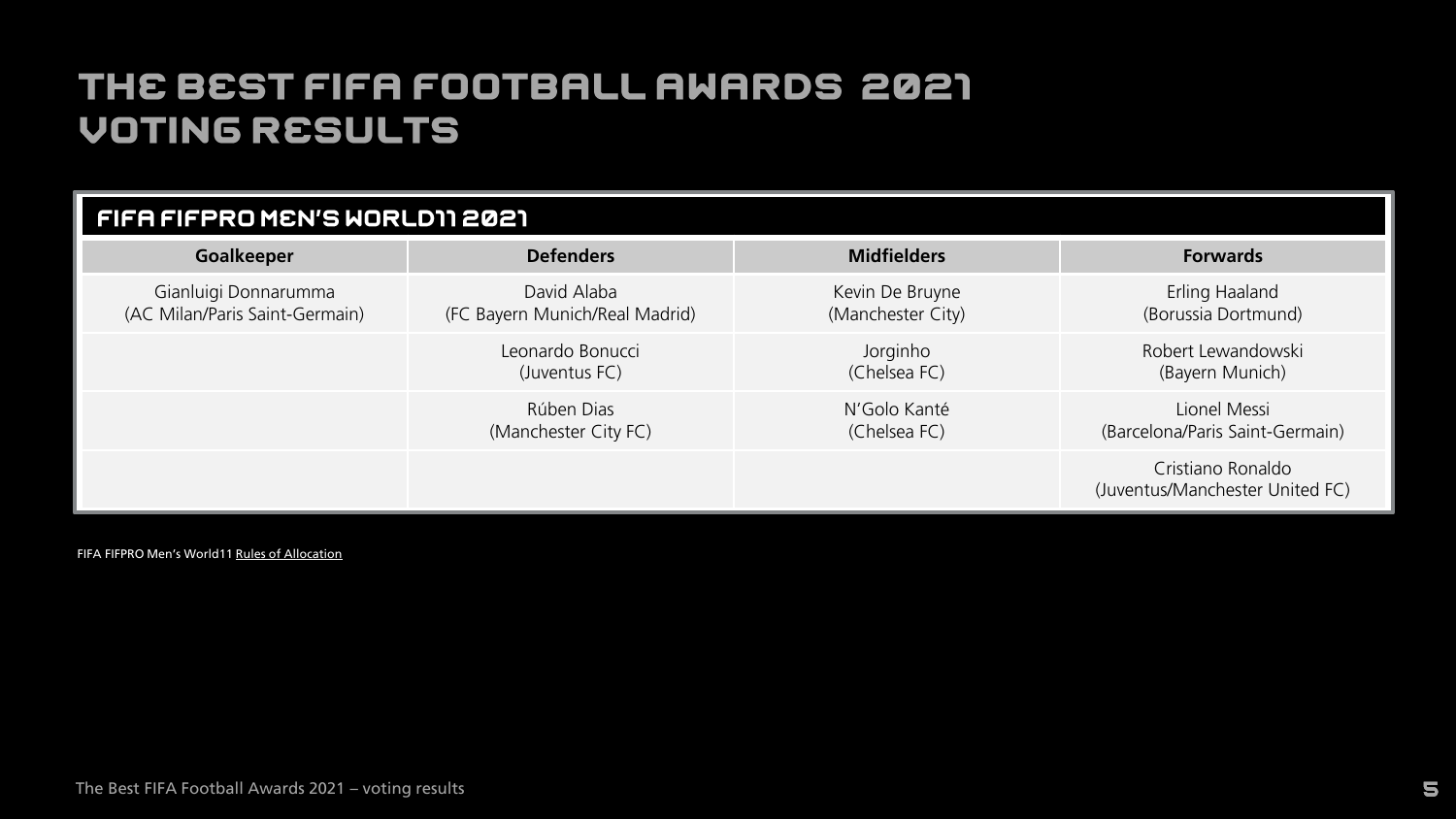| FIFA FIFPRO WOMEN'S WORLD11 2021                                 |                                       |                                                  |                                                  |  |  |  |
|------------------------------------------------------------------|---------------------------------------|--------------------------------------------------|--------------------------------------------------|--|--|--|
| Goalkeeper                                                       | <b>Defenders</b>                      | <b>Midfielders</b>                               | <b>Forwards</b>                                  |  |  |  |
| Christiane Endler<br>(Paris Saint-Germain/Olympique<br>Lyonnais) | Millie Bright<br>(Chelsea)            | Estefania Banini<br>(Levante UD/Atlético Madrid) | Marta<br>(Orlando Pride)                         |  |  |  |
|                                                                  | Lucy Bronze<br>(Manchester City FC)   | Barbara Bonansea<br>(Juventus)                   | Vivianne Miedema<br>(Arsenal FC)                 |  |  |  |
|                                                                  | Magdalene Eriksson<br>(Chelsea FC)    | Carli Lloyd<br>(NJ/NY Gotham FC)                 | Alex Morgan<br>(Tottenham Hotspur/Orlando Pride) |  |  |  |
|                                                                  | Wendie Renard<br>(Olympique Lyonnais) |                                                  |                                                  |  |  |  |

FIFA FIFPRO Women's World11 [Rules of Allocation](https://digitalhub.fifa.com/m/5178ebb393369f31/original/FIFPRO-World-11-Women-EN.pdf)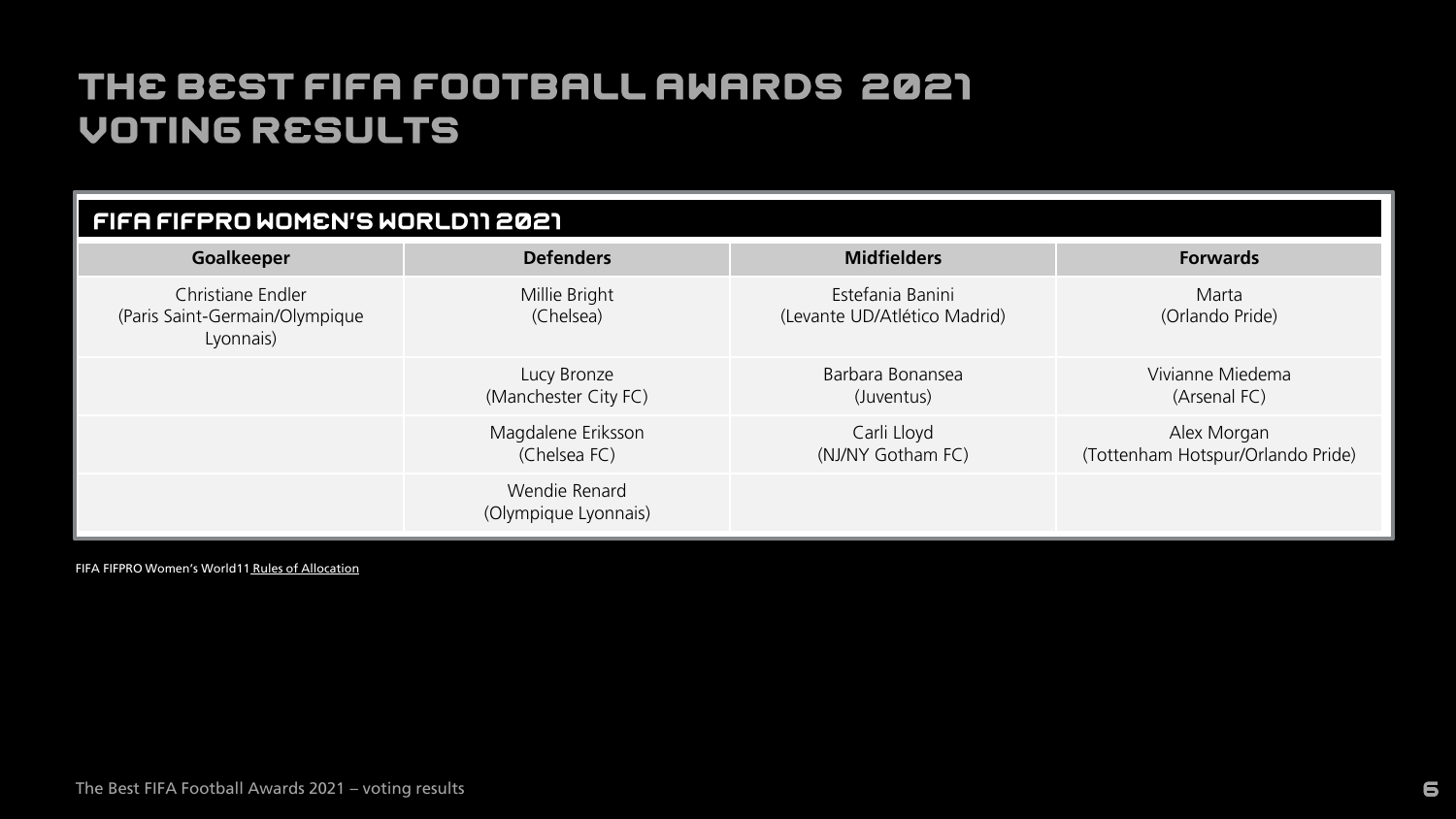| THE FIFA PUSKÁS AWARD 2021 |                                          | <b>Panellists</b><br>(points)* | Fans<br>(points)* | Scoring points* |
|----------------------------|------------------------------------------|--------------------------------|-------------------|-----------------|
| <b>Rank</b>                | <b>Name</b>                              |                                |                   |                 |
|                            | Érik Lamela (Tottenham Hotspur/ Sevilla) | 13                             | 9                 |                 |
|                            | Mehdi Taremi (Porto)                     | 8                              | 3                 |                 |
|                            | Patrik Schick (Bayer 04 Leverkusen)      | 13                             | 8                 |                 |

The FIFA Puskás Award [Rules of Allocation](https://digitalhub.fifa.com/m/7f145709a95e80f5/original/FIFA-Puskas-Award-EN.pdf)

\*Total points, calculated as per article 6 of the [Rules of Allocation](https://digitalhub.fifa.com/m/7f145709a95e80f5/original/FIFA-Puskas-Award-EN.pdf). \*\*Calculated as per article 7 of the [Rules of Allocation.](https://digitalhub.fifa.com/m/7f145709a95e80f5/original/FIFA-Puskas-Award-EN.pdf)

| THE FIFA FAIR PLAY AWARD 2021 |                                                     |  |  |  |
|-------------------------------|-----------------------------------------------------|--|--|--|
| Rank                          | <b>Name</b>                                         |  |  |  |
|                               | Denmark national team/Danish medical team and staff |  |  |  |

THE FIFA Fair Play Award [Rules of Allocation](https://digitalhub.fifa.com/m/4132a828cb9ef19/original/FIFA-Fair-Play-Award-EN.pdf)